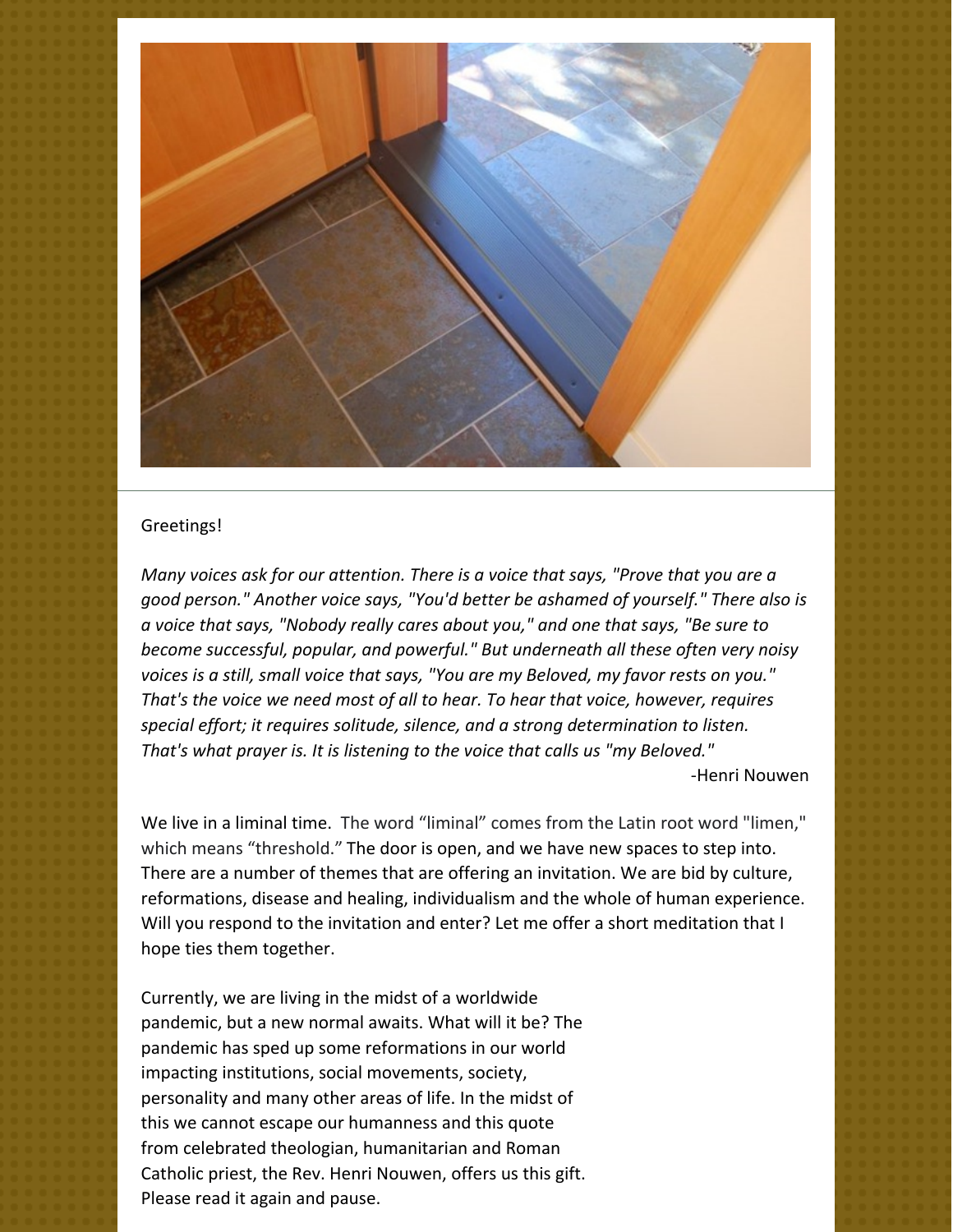One of the lectionary passages for this coming Sunday is  $1/2$ [Corinthians](https://www.biblegateway.com/passage/?search=1+Corinthians+12%3A+12-31&version=NRSV) 12: 12-31. Let it expand Nouwen's passage as you take a moment and reflect upon it. Now re-read the Bible passage again. The Apostle Paul says in Corinthians that we need for all "gifts" to function together. Through incredible imagery of the human body comes inspiration and a call to action of embracing our individualism as it relates to the whole.



Henri Nouwen, 1932-1996

We live in a season of individualism. There are many images that celebrate these notions. Paul was no stranger

to individualism and the personal way that he used an athletic metaphor to describe spiritual accomplishment. However, he comes back around and embraces his place in the body of Christ. An individual in the whole.

Culturally, we are struggling with keeping the whole. This is the season of tribalism. Tribalism can lead to intractable demonization of the other. This myopic world view keeps us from seeing the whole and from seeing God's creative power. Individualism is important – no two of us are alike - though we share similarities. And yet, you and I are encouraged by the scripture to avoid unnecessary focus on self and bring our individuality into the whole body. This is how we become beloved community.

But Nouwen brings us more. If I embrace my belovedness, the possibility of treating others equitably is greater. To embrace my belovedness raises the possibility of making incremental or substantial changes in my cultural competency. This is hard personal work and I must pay attention to my social location and ask questions of myself such as *Why I am here? What do I notice? and even answer, Who is my neighbor?* I need to deal with my fears and the lies I believe about myself. The tempter never tells the truth. The tempter only tells you stories you will believe.

When I embrace my belovedness, I have the chance to live the platinum rule, of treating others as they would like to be treated. Often I am too busy for this – I treat others as I would like them to treat me. See how self-centered it is? We're right back to individualism again!



Dr. Martin Luther King, Jr., 1929-1968

As we enter this Martin Luther King weekend Nouwen and King speak into our lives in this liminal time. For we are not the only people who have ever been invited to walk through a threshold. To do so takes great courage. Both of them walked in. Others famous and not so famous have, too.

It has been said that Dr. Martin Luther King

carried with him a copy of the book Jesus and the Disinherited by the Rev. Dr. Howard Thurman, a work that along with his Bible, brought King great comfort on difficult days. The book is a compilation of lectures from Sam Houston College in Austin Texas. In its pages Thurman exegetes the power of Jesus' life and preaching concerning oppression in the Gospels. Nouwen, Thurman and Paul in Corinthians all offer